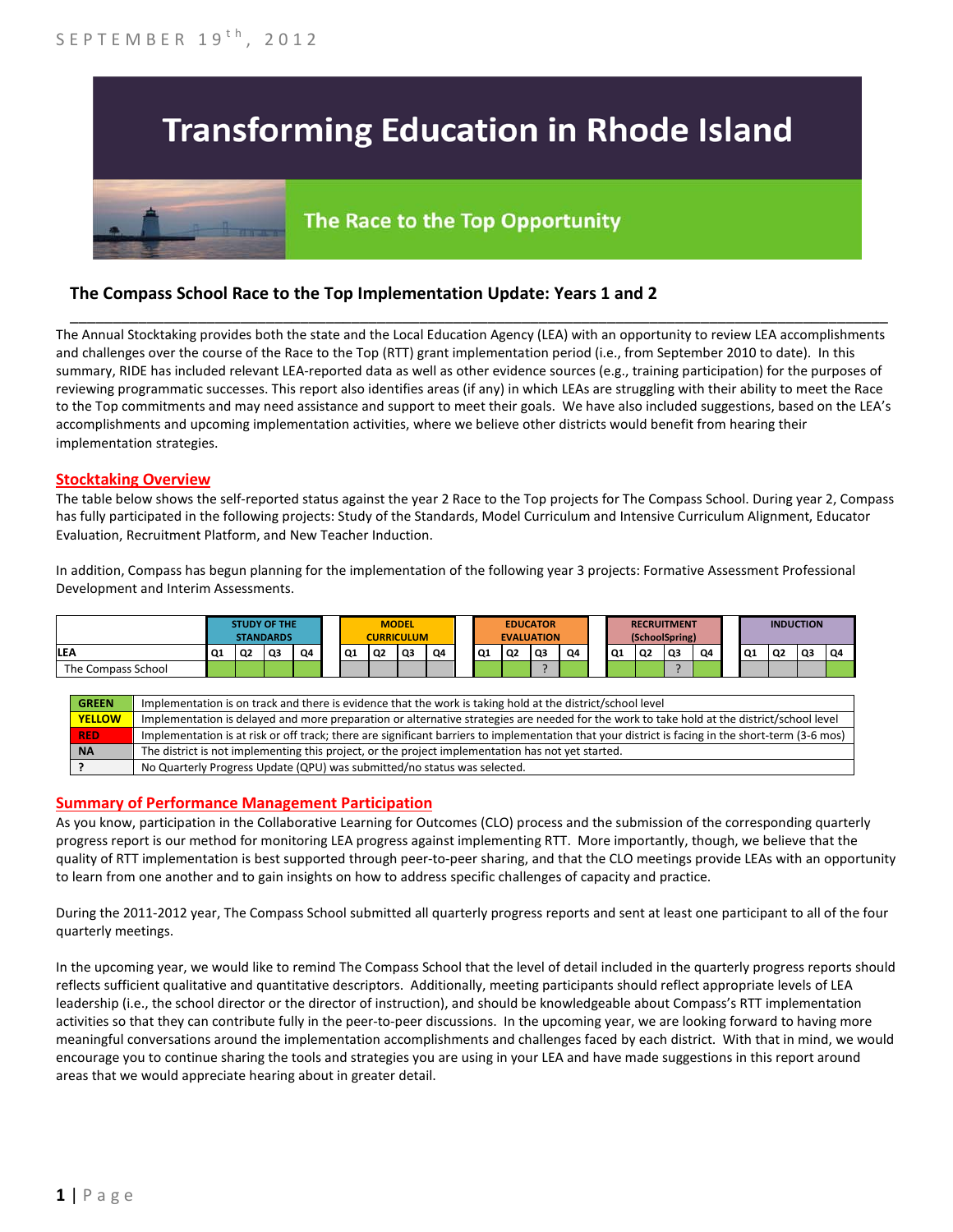#### **System of Support 1: Standards and Curriculum**

As of July 2012, The Compass School is on track against the System of Support 1 year 1 and year 2 commitments and tasks for Race to the Top, reflected in the tables below. Based on the quarterly progress reports submitted by Compass, we have assessed the LEA as 'on track', 'delayed' or 'off track/at risk' on each task utilizing the criteria described on page 1 of this report.

| Year 1:<br><b>Study of the Standards</b><br>SY10-11             |                    |   | Year 2:<br>SY11-12 |
|-----------------------------------------------------------------|--------------------|---|--------------------|
| Identify educators to participate in the Study of the Standards | $X^*$              |   |                    |
| Specify names and invite participants                           | $\mathbf{v}$       |   |                    |
| Coordinate schedule with RIDE for all participants              | $\mathbf{\Lambda}$ | ∧ |                    |
| Complete planned educator training                              | $\mathbf{\Lambda}$ | ∧ |                    |

*\*Please note: the 'x' in the above table represents the anticipated completion timeline set by RIDE, not when the district completed the task.*

| Intensive Curriculum Alignment and Model Curriculum Development                                                                                                                                                                                           | Year 1:<br>SY10-11 |   | Year 2:<br>SY11-12 |
|-----------------------------------------------------------------------------------------------------------------------------------------------------------------------------------------------------------------------------------------------------------|--------------------|---|--------------------|
| Develop and communicate a multi-year Transition Plan for the Common Core State Standards implementation, including clear<br>expectations for school level transition benchmarks and a plan for developing a curriculum aligned to the CCSS in grades K-12 | x                  | x | ⋏                  |
| Identify opportunities for educators to work collaboratively to deepen understanding of CCSS (e.g. Common Planning Time, grade<br>level team, department meetings, faculty meetings)                                                                      |                    | ⋏ | χ                  |
| Conduct analyses of each core curricula to ensure that each is aligned to standards, guaranteed and viable                                                                                                                                                | X                  |   |                    |
| ldentify which, if any, curriculum development is needed as well as the method by which curriculum will be developed (i.e. Model<br>Curriculum with the Charles A. Dana Center, through an LEA cohort, or individually)                                   | x                  | x |                    |
| Create implementation plan, including the identification of aligned resources, to support roll out of new curricula                                                                                                                                       |                    | x | χ                  |
| Develop curriculum aligned to the Common Core State Standards, including participation in Dana Center curriculum writing and<br>leadership sessions (if applicable)                                                                                       |                    | x | χ                  |

All The Compass School teachers received the Common Core State Standards (CCSS) in hard copy at the beginning of the 2011-2012 school year. As noted in The Compass School's quarterly progress reports, the LEA sent educators to the Study of the Standards training sessions, which met the RTT goals (i.e., 4 per building).

In addition to RIDE training, the LEA has found ways to deepen all staff understanding of the standards through common planning time and staff work on curriculum. RIDE would suggest that the LEA consider taking advantage of RIDE supplemental professional development geared towards increasing readiness to transition through focusing on text complexity, developing text-dependent questions, and deepening understanding of the mathematics standards.

To encourage teacher engagement in the transition to the Common Core State Standards, The Compass School's director shared the goals of CCSS implementation with the staff at the start of the school year. As part of their progress against implementing a guaranteed and viable curriculum aligned to the new standards, staff spent the 2011-2012 school year writing mathematics curriculum based on CCSS. The teachers also referenced the new standards when working on curriculum for other subject areas. The LEA has also ordered posters detailing the standards in order to display them in their classrooms. Finally, Compass developed a grid to show the progression of writing skills against the standards.

In their quarterly progress reports, The Compass School noted that they have encountered the following challenges around this work:

- Finding sufficient time to work on the transition to the common core without pulling teachers from classroom instruction
- Limited staff means that time resources are constrained

We hope that you will take the opportunity to share the curriculum materials you are developing with your fellow CLO colleagues during upcoming meetings, or with all LEAs through the Instructional Management System (IMS). We look forward to hearing about your progress working collaboratively with the other LEAs, and on new in-school initiatives, as well as the successes and challenges you encountered along the way, as you (and all LEAs) begin planning for next steps following the Common Core State Standards alignment.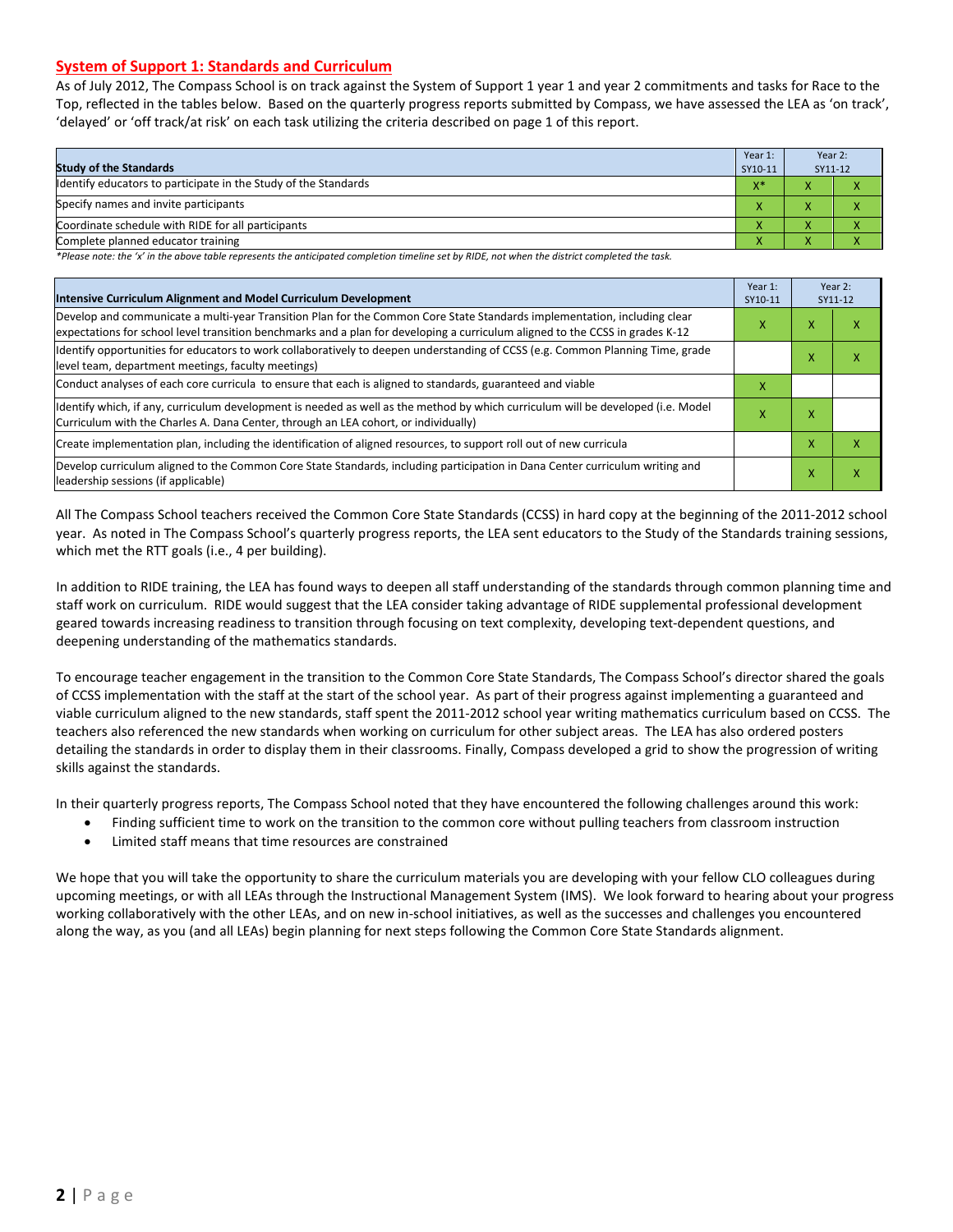#### **System of Support 2: Instructional Improvement Systems**

As of July 2012, The Compass School is on track against the System of Support 2 years 1 and 2 commitments and tasks for Race to the Top. Thus far, The Compass School has reported that they intend to partially implement the Formative Assessment online professional development modules. Additionally, RIDE would like to thank Compass for piloting the formative assessment practices. Their role in the development of these modules was integral to their successful launch and development.

In addition, The Compass School has indicated that they will partially implement the Interim Assessments. If the LEA has not done so already, RIDE would recommend that a representative from the LEA attend training on the administration and scoring of the Interim Assessments, which will also take place in late September 2012.

The LEA has confirmed that they plan to engage a school data leadership team in 'Data Use' professional development during the 2013- 2014 school year. RIDE also anticipates that the LEA may choose to engage in training on the Instructional Management System (IMS), but has not yet received confirmation from Compass about their IMS implementation plans.

RIDE would like to remind the LEA that several crucial configuration steps must be taken before the LEA can implement the RTT data systems (including the IMS and Educator Performance and Support System (EPSS)). For questions or concerns, contact [helpdesk@RIDE.ri.gov](mailto:helpdesk@RIDE.ri.gov)

In the upcoming CLO sessions, we look forward to hearing about the successes and challenges that Compass has encountered while implementing these systems.

| <b>Formative Assessment Online Professional Development Modules</b>                                                                                                                                      | Year 1:<br>SY10-11 | Year 2:<br>SY11-12 |
|----------------------------------------------------------------------------------------------------------------------------------------------------------------------------------------------------------|--------------------|--------------------|
| Create multivear plan for implementation of formative assessment PD modules, including the process and timelines by which all<br>educators will participate in the formative assessment training modules |                    |                    |
| Identify facilitators who will support the implementation of formative assessment practices in daily instruction                                                                                         |                    |                    |

| <b>Interim Assessments</b>                                                                                                                                                              | Year 1:<br>SY10-11 |  | Year 2:<br>SY11-12 |
|-----------------------------------------------------------------------------------------------------------------------------------------------------------------------------------------|--------------------|--|--------------------|
| Identify method by which all educators will have access to interim assessments                                                                                                          |                    |  |                    |
| Develop timeline for training of all educators in the use of interim assessments utilizing train-the-trainer model                                                                      |                    |  |                    |
| Develop protocols or expectations regarding the use of interim assessment to inform instruction including timelines for<br>administration and process for scoring and reporting results |                    |  |                    |

Based on information provided to RIDE, we anticipate that The Compass School will implement the 'Data Use' professional development series and Instructional Management System (IMS) during school year 2013-2014.

| 'Data Use' Professional Development                                                                                                                                                                                                                                                     | Year 1:<br>SY10-11 | Year 2: | SY11-12 |
|-----------------------------------------------------------------------------------------------------------------------------------------------------------------------------------------------------------------------------------------------------------------------------------------|--------------------|---------|---------|
| Complete a needs assessment survey indicating the use of and collaboration around data within schools and across the LEA                                                                                                                                                                |                    |         |         |
| Based on RIDE implementation plan, determine the timing (i.e. Year 1, Year 2, or staggered across Year 1 and Year 2) of LEA<br>participation in 'Data Use' Professional Development and provide RIDE with the schools that will participate in Year 1 and/or Year 2<br>training cohorts |                    |         | ⋏       |
| In coordination with RIDE, select 'Data Use' training dates for each cohort of schools, as applicable                                                                                                                                                                                   |                    |         | Year 1  |
| Identify and provide RIDE with the leadership team members from each school who will participate in the Year 1 and/or Year 2<br>training cohorts, as applicable                                                                                                                         |                    |         | Year 1  |

*\* Please note that, for this project, 'year 1' refers to cohort 1 taking place during the 2012-2013 school year, and 'year 2' refers to cohort 2 taking place during the 2013-2014 school year.*

| <b>Instructional Management System (IMS)</b>                                                                                                                                                                                           | Year 1:<br>SY10-11                     |   | Year 2:<br>SY11-12      |
|----------------------------------------------------------------------------------------------------------------------------------------------------------------------------------------------------------------------------------------|----------------------------------------|---|-------------------------|
| Designate an LEA data steward to support decision making around data collections and systems implementation and to provide input<br>and feedback on data initiatives through designated representatives                                | Identify<br><b>LEA Data</b><br>Steward | X |                         |
| Maintain data quality standards of local student information systems and upload local assessment data and program information as<br>required by RIDE in a timely manner                                                                | x                                      | x | ⋏                       |
| Review the RIDE IMS Training Plan and develop a multivear training and implementation plan to provide all educators with access<br>and training on the system                                                                          |                                        |   | $\overline{\mathsf{x}}$ |
| Based on IMS Training Plan guidance, register and attend training for Administrative Users (i.e. users who will maintain and configure<br>both the Primary IMS and RtI Module) and LEA Trainers (i.e. staff to be trained as trainers) |                                        |   | X                       |
| Following RIDE training, LEA Administrative Users and LEA Trainers configure the IMS for educator use and to provide end users with<br>access and training needed to utilize the IMS for daily activities                              |                                        |   |                         |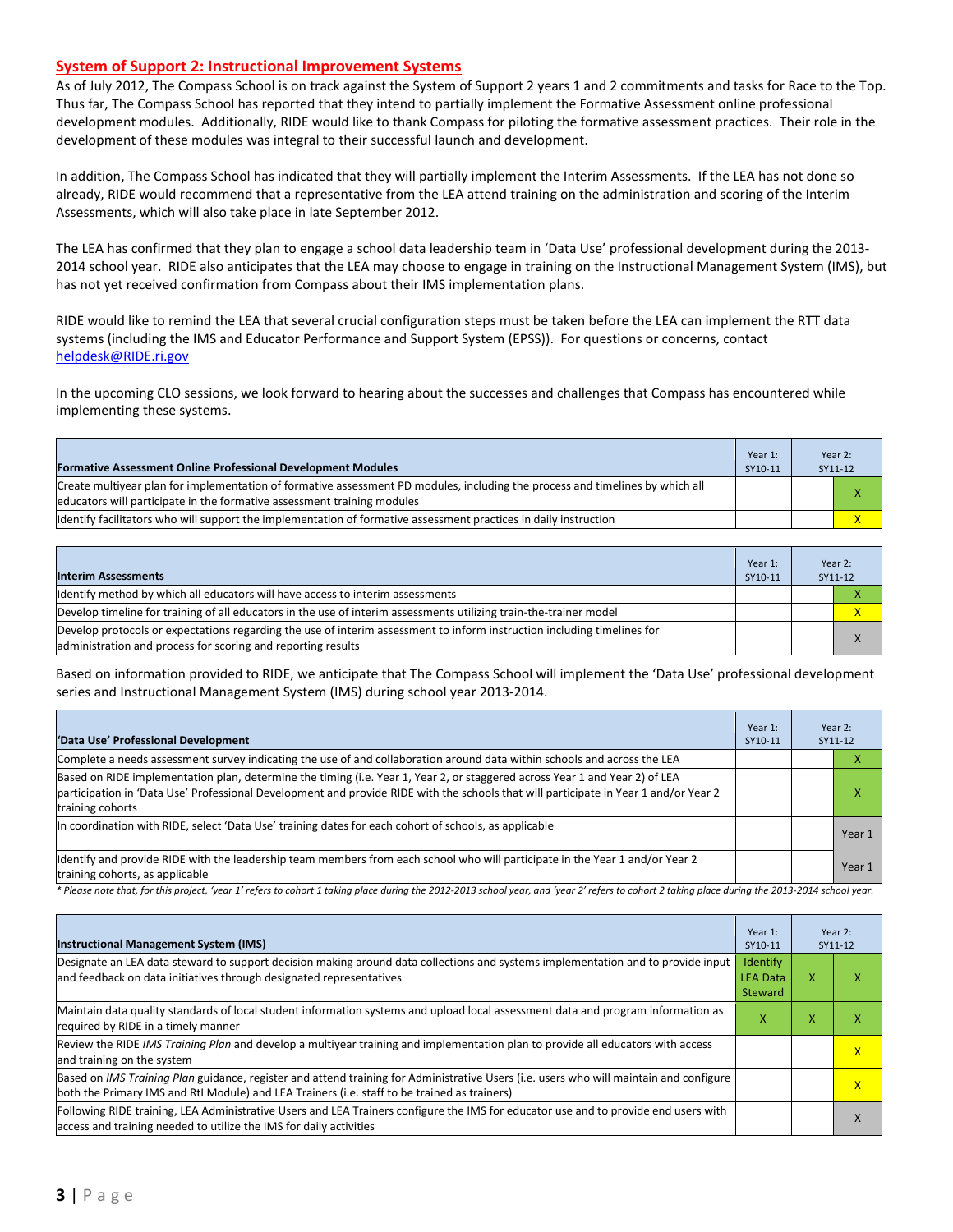#### **System of Support 3: Educator Effectiveness**

As of July 2012, The Compass School is on track against the System of Support 3 years 1 and 2 commitments and tasks for Race to the Top.

| <b>Educator Evaluation</b>                                                                                                                                                                            | Year 1:<br>SY10-11 |   | Year 2:<br>SY11-12      |
|-------------------------------------------------------------------------------------------------------------------------------------------------------------------------------------------------------|--------------------|---|-------------------------|
| Participate in educator evaluation model design, development and refinement feedback opportunities.                                                                                                   | х                  | X | x                       |
| Identify District Evaluation Committee members, responsible for monitoring the implementation of the system and providing<br>recommendations to LEA leadership teams.                                 | X                  | X | x                       |
| Participate in field testing to support RI Model development                                                                                                                                          | x                  |   |                         |
| Identify individuals who will serve as primary and, if applicable, secondary/complementary evaluators                                                                                                 | x                  |   | X                       |
| Send all required evaluators to RIDE-provided evaluator training on model; Send evaluators and system administrators to training on<br>the Educator Performance Support System (EPSS) data system     | X                  | X | X                       |
| Examine LEA Policies and Contracts for Challenges; where applicable, consider memorandums of understanding or contract renewal<br>language which will support district implementation of evaluations. | X                  | X | x                       |
| Create a plan for the appropriate use of funds to support implementation of educator evaluation system.                                                                                               | x                  |   | x                       |
| Complete required RI Model components of educators and building administrator evaluations.                                                                                                            |                    | X | X                       |
| Submit evaluation data and documentation (e.g. component and summative level ratings, verified rosters); provide other requested<br>linformation to support RIDE research and system improvement.     |                    |   | $\overline{\mathsf{x}}$ |

Based on their quarterly progress reports, The Compass School has implemented all components of the Rhode Island Model for teacher and building administrator evaluations and submitted teacher evaluation ratings to RIDE. As of September 2012, Compass has not yet submitted summative ratings for building administrators. The Compass School created a District Evaluation Committee (composed of teachers, support personnel, and administrators), and the names have been submitted to RIDE.

To support teacher understanding of the evaluation process, The Compass School administrators distributed the Rhode Island Model educator evaluation system guidebooks detailing the evaluation process to all teachers. The school also held a training session for staff at the beginning of the 2011-2012 school year. A RIDE-trained Intermediary Service Provider (ISP) met with teachers individually to assist in writing Student Learning Objectives and professional goals and the administrators met with teachers to review these goals. Throughout the year, teachers were updated about the timeline of implementation as well as the changes to the process. In addition, an ISP conducted evaluations with administrators in order to guide the process.

Evaluators from The Compass School attended all training modules offered by RIDE during the 2011-2012 school year, and evaluators from the LEA also attended the summer 2012 training Academies. We want to remind the LEA that all personnel responsible for evaluating teachers and building administrators must attend two half-days of additional professional development taking place over the 2012-2013 school year as well as online observation practice in addition to the Academy training during summer 2012; personnel responsible for evaluating both teachers and building administrators (e.g., a principal who evaluates teachers and an assistant principal) are only required to attend the *Academy for Personnel Evaluating Teachers*.

In their quarterly progress reports, The Compass School noted that they have encountered the following challenges around this work:

- Limited administrative time to complete components of the evaluation system
- Teacher constraints when balancing other school-level initiatives with providing a quality education program

RIDE has appreciated The Compass School's collaboration and thought partnership around the development and refinement of educator evaluation processes. In the upcoming school year, we hope that The Compass School will consider sharing the structures and processes they put in place to support the evaluation process with their CLO colleagues.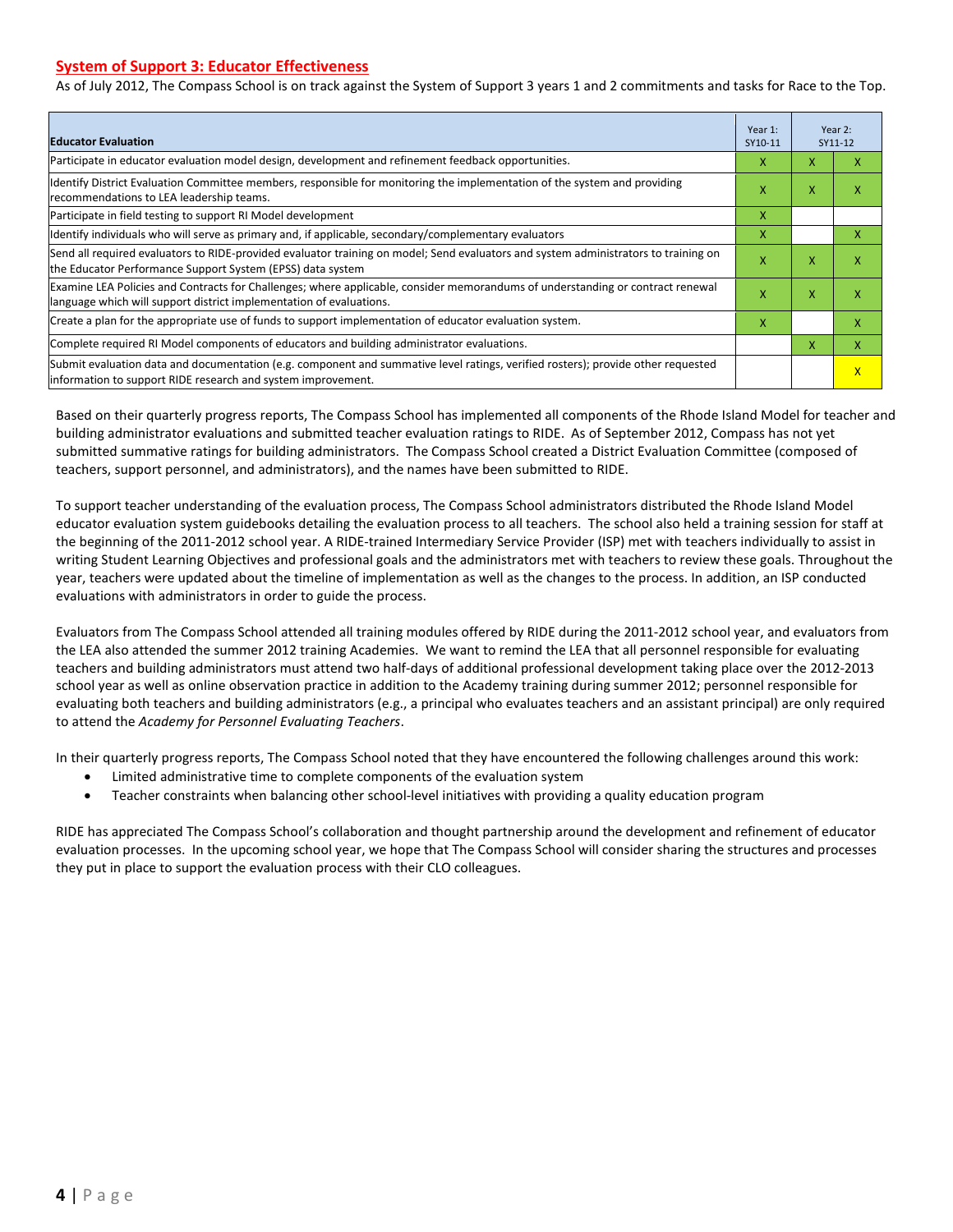#### **System of Support 4: Human Capital Development**

As of July 2012, The Compass School is on track against the System of Support 4 years 1 and 2 commitments and tasks for Race to the Top.

| <b>Recruitment (SchoolSpring)</b>                                                            | Year 1:<br>SY10-11 | Year 2:<br>SY11-12 |
|----------------------------------------------------------------------------------------------|--------------------|--------------------|
| Provide RIDE with feedback on the desired functionality of a state-wide recruitment platform |                    |                    |
| Attend orientation sessions with selected vendor and train relevant personnel as needed      |                    |                    |
| Post open positions using the state-wide Recruitment Platform (SchoolSpring)                 |                    |                    |

| <b>Beginning Teacher Induction</b>                                                                                                                                            | Year 1:<br>SY10-11 |           | Year 2:<br>SY11-12 |
|-------------------------------------------------------------------------------------------------------------------------------------------------------------------------------|--------------------|-----------|--------------------|
| Provide RIDE with feedback around the proposed design of the Induction Coach program                                                                                          | X                  |           |                    |
| If applicable, recommend potential Induction Coaches to RIDE                                                                                                                  | x                  |           |                    |
| Review and revise hiring policies, timelines and processes in order to support appropriate and timely projections for anticipated hires<br>requiring induction coach services | х                  |           |                    |
| Provide RIDE with list of beginning teachers who will receive Induction Coach support in a timely manner in order to ensure that all<br>beginning teachers have coaching      |                    |           |                    |
| Participate in RIDE-provided information opportunities in order to learn about induction coach program                                                                        | ⋏                  | $\lambda$ |                    |

During the 2011-2012 school year, The Compass School had no new teachers and did not utilize the Beginning Teacher Induction program. In preparation for the 2012-2013 school year, Compass began utilizing the SchoolSpring recruitment platform to recruit for open positions. RIDE anticipates that Compass will participate in the Induction program, provided that they have beginning teachers.

In their quarterly progress reports, The Compass School noted that they have encountered the following challenges around this work:

• Screening qualified applicants in SchoolSpring, due to the standard application feature

In the upcoming CLO sessions, RIDE looks forward to engaging in a deeper conversation around the revisions that The Compass School and other LEAs have made to their hiring policies, timelines and processes in order to support broader human capital initiatives including recruitment of highly qualified and diverse candidates and providing data-driven induction support to beginning teachers.

The contents of this report were developed under a Race to the Top grant from the U.S. Department of Education. However, those contents do not necessarily represent the policy of the U.S. Department of Education, and you should not assume endorsement by the Federal Government.